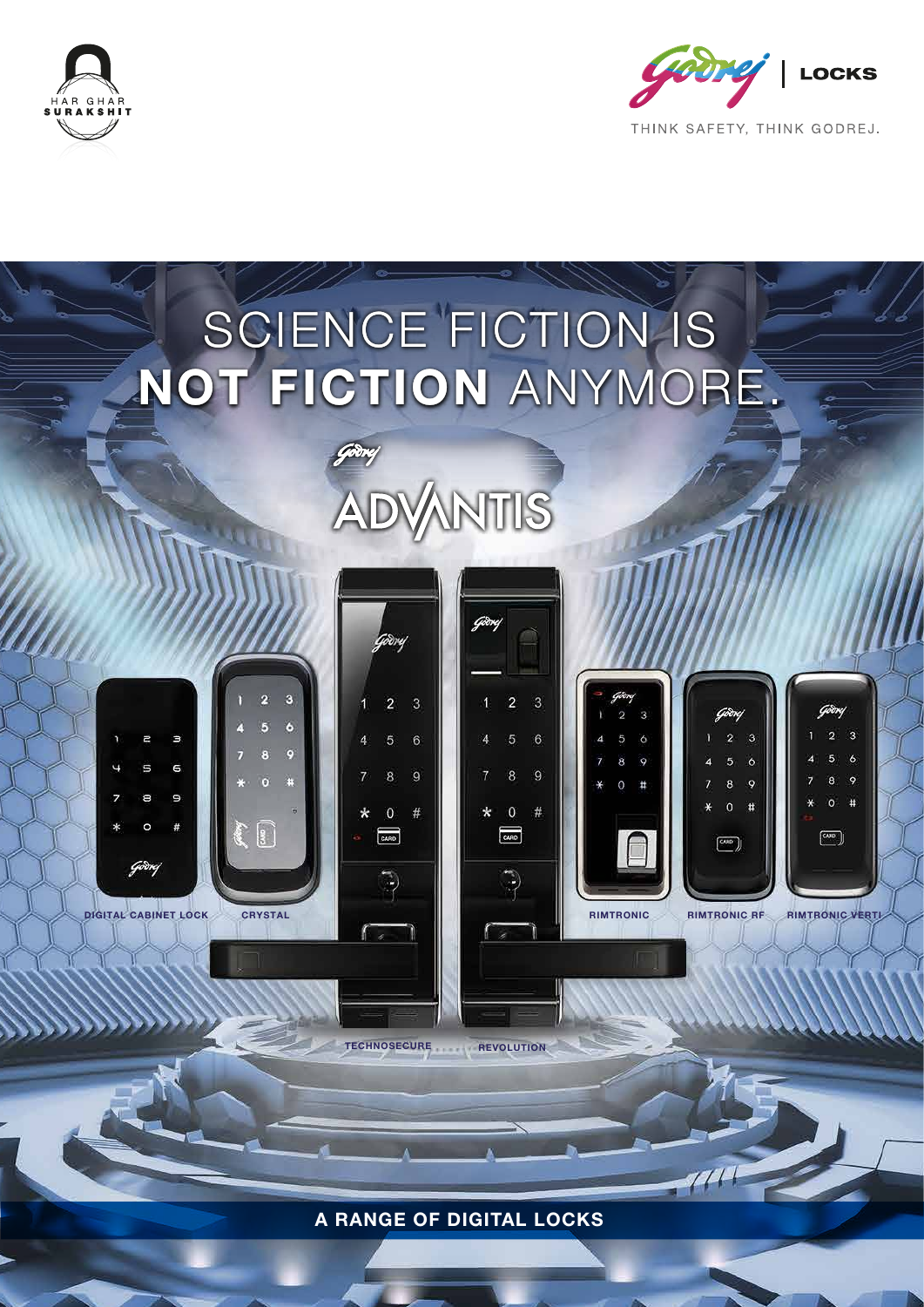# DRIVEN BY TECHNOLOGY

Technology is profoundly changing the human experience. Life today is faster and smarter, mirroring the technology that drives the change. At Godrej Locks, technology is the essence of who we are. Inspiring greater innovation and a deeper embrace of future possibilities, right now.

# PRESENTING THE ADVANTIS RANGE

Created by Godrej Locks, Advantis is a range of high-tech locks that sits neatly between science and science fiction. As the name suggests, these are seriously advanced locks. Packed with almost space-age functions that are also simple to use. These locks have a high style quotient too, with their sleek elegance speaking volumes about your aesthetic sense. Simply put, Advantis brings the future of home safety onto your door.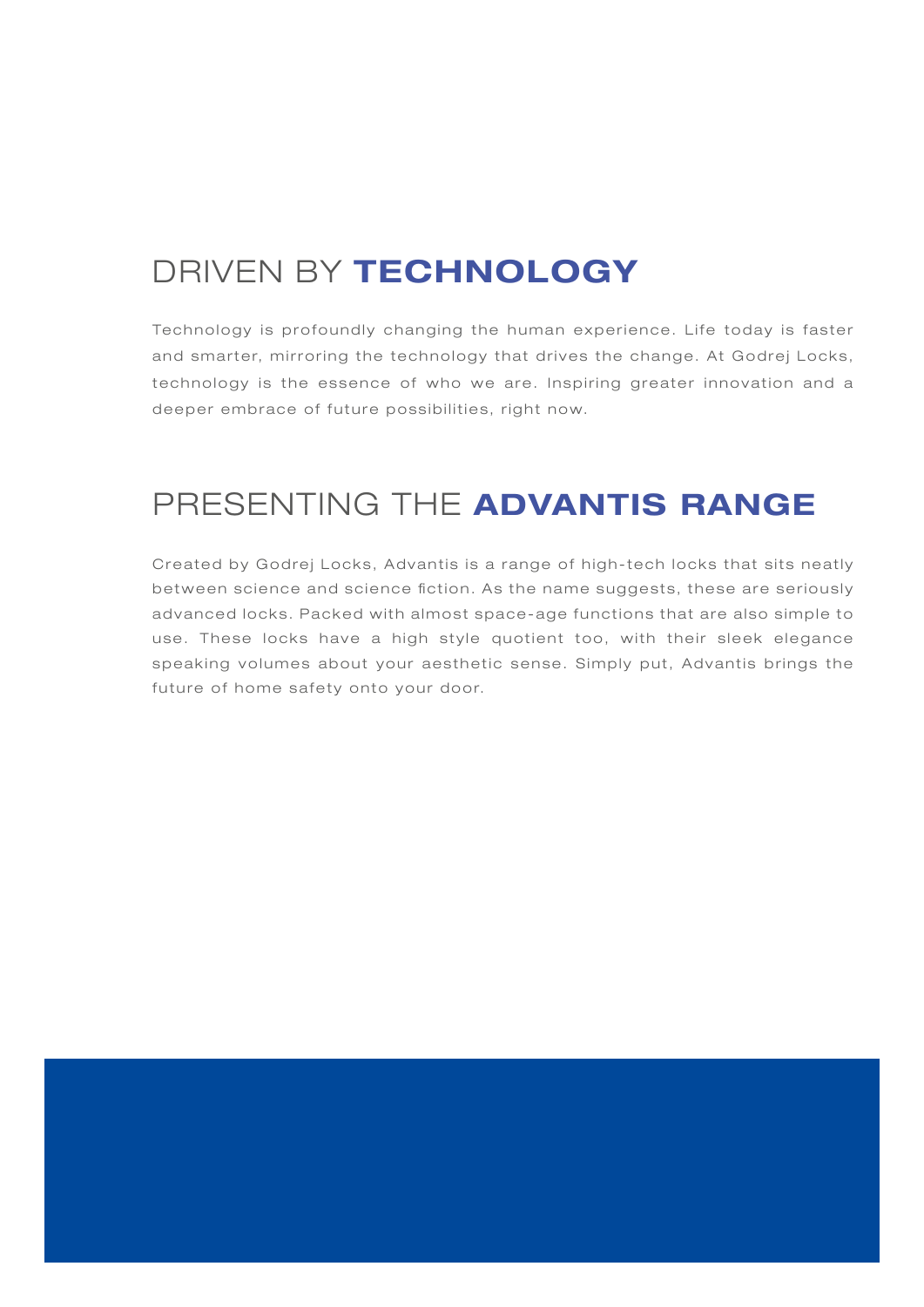# FINGERPRINT TECHNOLOGY NOW FOR YOUR HOME.





Side Back Front



## 360° FINGERPRINT REGISTRATION:

This mechanism is so easy to use that no matter how you place your finger in the slot, the machine will recognise your fingerprint and unlock the door.

Created by Godrej Locks, Advantis Revolution stands at the cutting-edge of home safety. Its fingerprint identification capability ensures both easy usage as well as enhanced protection. Sleek, intelligent and very secure, the Advantis Revolution aligns future science for your protection.

Advantis Revolution - Black (4967) Also available in Gold finish (2998).

## **REVOLUTION**



### PRIVACY FUNCTION:

If the safety button is switched on, the lock can't be opened from outside by either RFID or password or fingerprint access. Only mechanical key override is possible.



#### ACCESS MODE:

Password: 4 to 12 digits for enhanced password strength (register up to 4 user passwords, one OTP and one master password).



## BREAK-IN DAMAGE ALARM:

An alarm will go off if the password (password / biometric / RFID card) is entered incorrectly 5 times in a row.



AUTOLOCKING: Eliminates the hassle of manually locking the door.



## COMPATIBILITY: The lock is compatible with

the remote and video door phone for ease of operation.



#### MULTI-LEVEL VOLUME CONTROL: Adjustable volume with mute function for silent operation.



#### ADJUSTABLE SPYCODE:

Random numbers can be added before or after the password in the presence of strangers, thereby maintaining secrecy.



### **EMERGENCY** BATTERY:

In case the battery is completely discharged, an external 9V battery can be used to operate the lock.



## LOW BATTERY INDICATION:

A beep sound alerts you in advance to replace the battery.



#### RFID CARD: Register upto 100 cards for multiple user access.



## MECHANICAL KEY:

In case of an emergency, the lock can be opened with a mechanical key.



#### FIRE SENSOR:

Automatically unlocks the door in case of a fire i.e. when the temperature inside the house rises above 65 degree Celsius.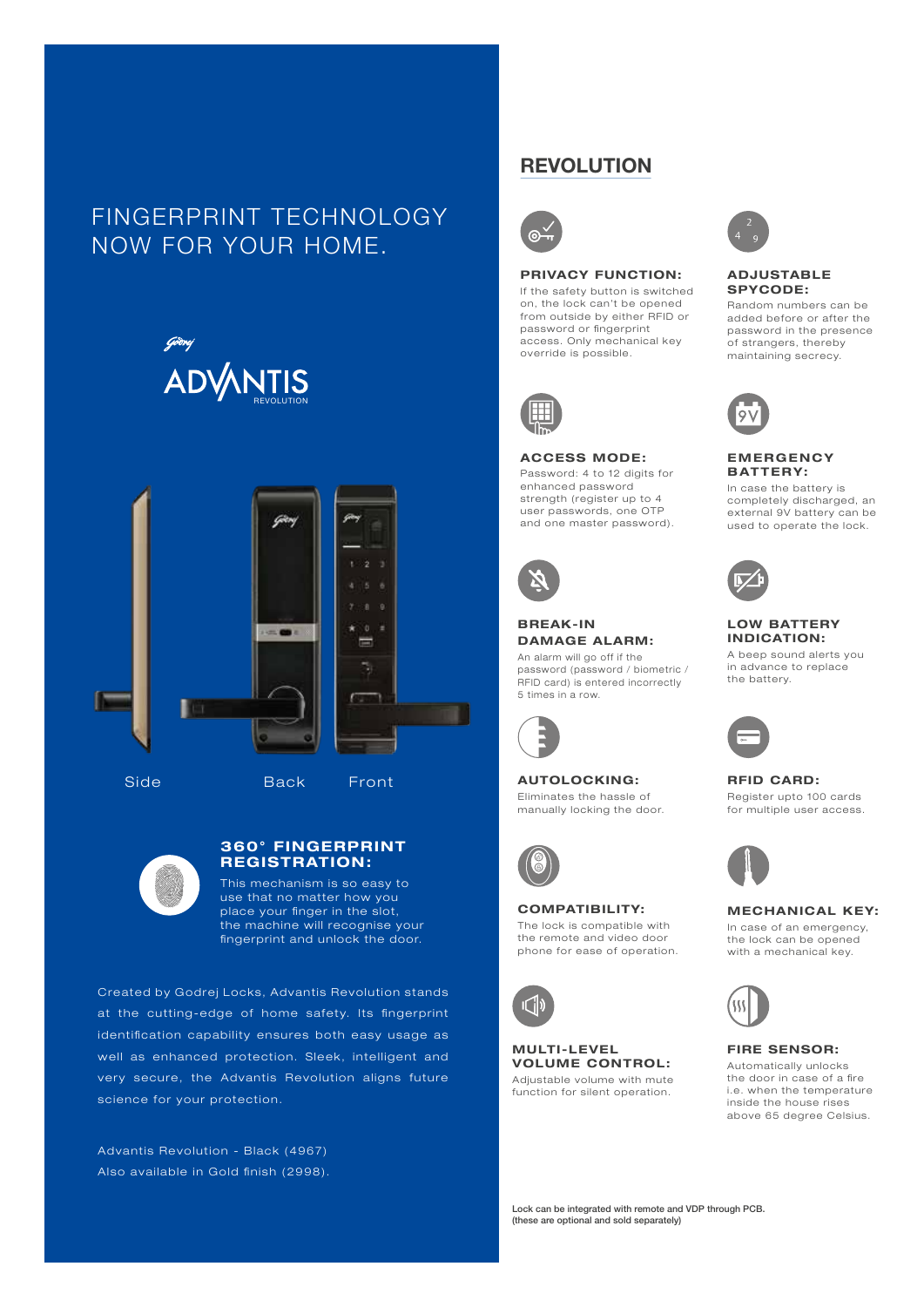# SO ADVANCED, IT GOES FROM SCIENCE TO SCIENCE FICTION.





Back Front

Secure your home, with the futuristic Advantis Technosecure, the electronic safety marvel from Godrej Locks. It offers comprehensive safety, with features that run the gamut of modern safety capabilities, to give you peace of mind, now and in the future.

Advantis Technosecure - Black (5259)

## **TECHNOSECURE**



#### PRIVACY FUNCTION:

If the safety button is switched on, the lock can't be opened from outside by either RFID or password. Only mechanical key override is possible.



#### ACCESS MODE:

Password: 4 to 12 digits for enhanced password strength (Register up to 4 user passwords, one OTP and one master password).



## BREAK-IN DAMAGE ALARM:

An alarm will go off if the password (password / RFID card) is entered incorrectly 5 times in a row.



AUTOLOCKING: Eliminates the hassle of manually locking the door.



#### COMPATIBILITY: The lock is compatible with remote and video door phone for ease of operation.



**MULTI-LEVEL** VOLUME CONTROL: Adjustable volume with mute function for silent operation.



#### ADJUSTABLE SPYCODE:

Random numbers can be added before or after the password in the presence of strangers, thereby maintaining secrecy.



#### **EMERGENCY** BATTERY:

In case the battery is completely discharged, an external 9V battery can be used to operate the lock.



### LOW BATTERY INDICATION:

A beep sound alerts you in advance to replace the battery.



#### RFID CARD: Register upto 100 cards for multiple user access.



## MECHANICAL KEY:

In case of an emergency, the lock can be opened with a mechanical key.



#### FIRE SENSOR:

Automatically unlocks the door in case of a fire i.e. when the temperature inside the house rises above 65 degree Celsius.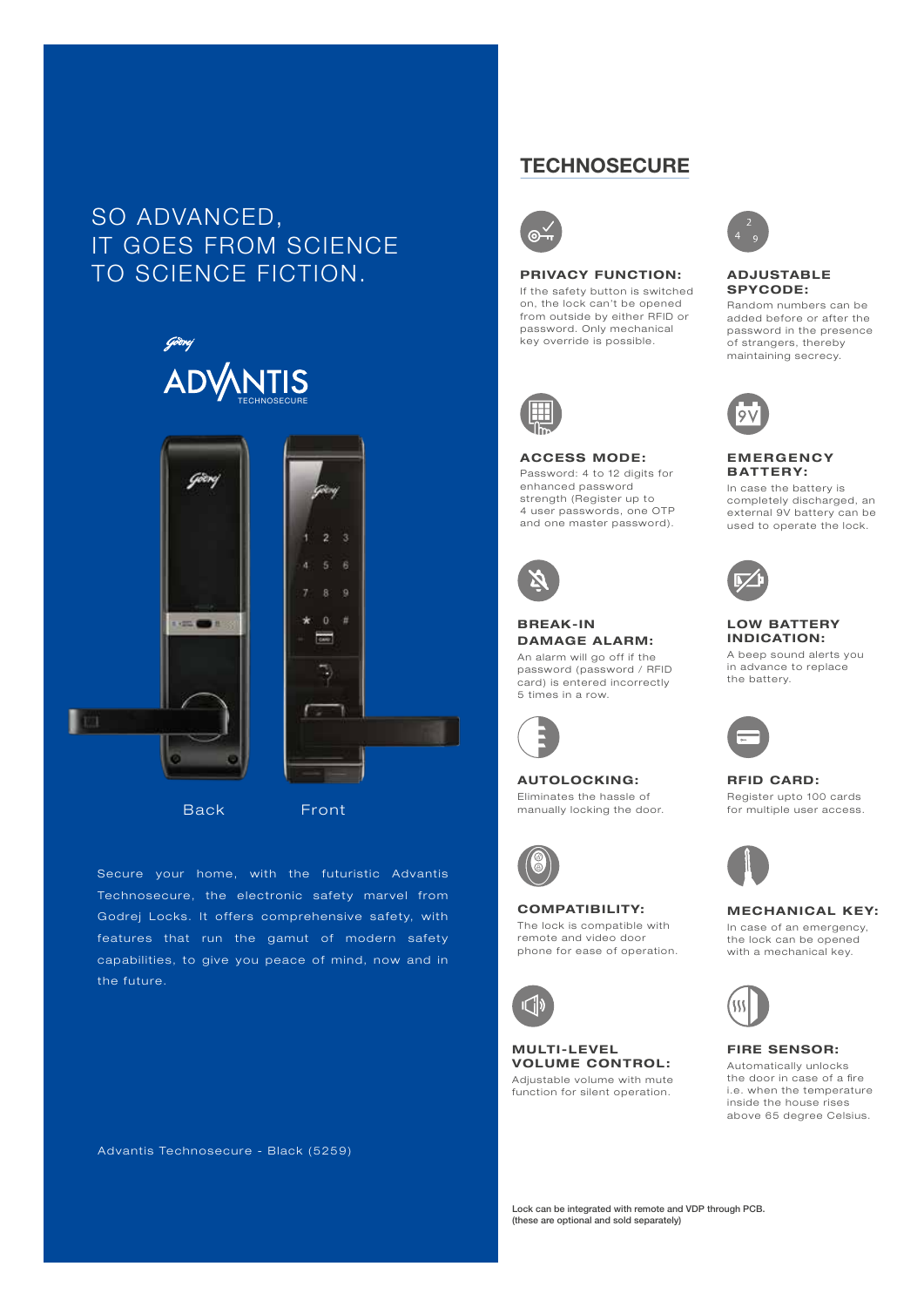# LET YOUR DOOR SHOWCASE THE MOST ADVANCED SAFETY TECHNOLOGY. ACCESS MODE:





| ı |  |
|---|--|
|   |  |

## 360° FINGERPRINT REGISTRATION:

This mechanism is so easy to use that no matter how you place your finger in the slot, the machine will recognise your fingerprint and unlock the door.

The rim lock on your door now has an ultra-modern avatar, with the Advantis Rimtronic. Secure your door with this complete rim lock safety system, which comes with an array of contemporary safety features. Giving you the convenience of a rim lock along with the safety assurance of the latest safety technology.

Advantis Rimtronic - Black (4101)

## RIMTRONIC



Password: 4 to 12 digits for enhanced password strength (register up to 4 user passwords, one OTP and one master password).



### AUTOLOCKING: Eliminates the hassle of

manually locking the door.



### PRIVACY FUNCTION: When the safety button is

switched on, the lock cannot be opened from the outside, whether by fingerprint or password. To switch it off, simply unlock the door from the inside.



### LOW BATTERY INDICATION:

A beep sound alerts you in advance to replace the battery.



## FIRE SENSOR:

Automatically unlocks the door in case of a fire i.e. when the temperature inside the house rises above 65 degree Celsius.



#### ADJUSTABLE SPYCODE:

Random numbers can be added before or after the password in the presence of strangers, thereby maintaining secrecy.



#### **MULTI-LEVEL** VOLUME CONTROL:

Adjustable volume with mute function for silent operation.



## BREAK-IN DAMAGE ALARM:

An alarm will go off if the password (password / biometric ) is entered incorrectly 5 times in a row.



### **EMERGENCY** BATTERY:

In case the battery is completely discharged, an external 9V battery can be used to operate the lock.



#### COMPATIBILITY:

The lock is compatible with the remote and video door phone for ease of operation.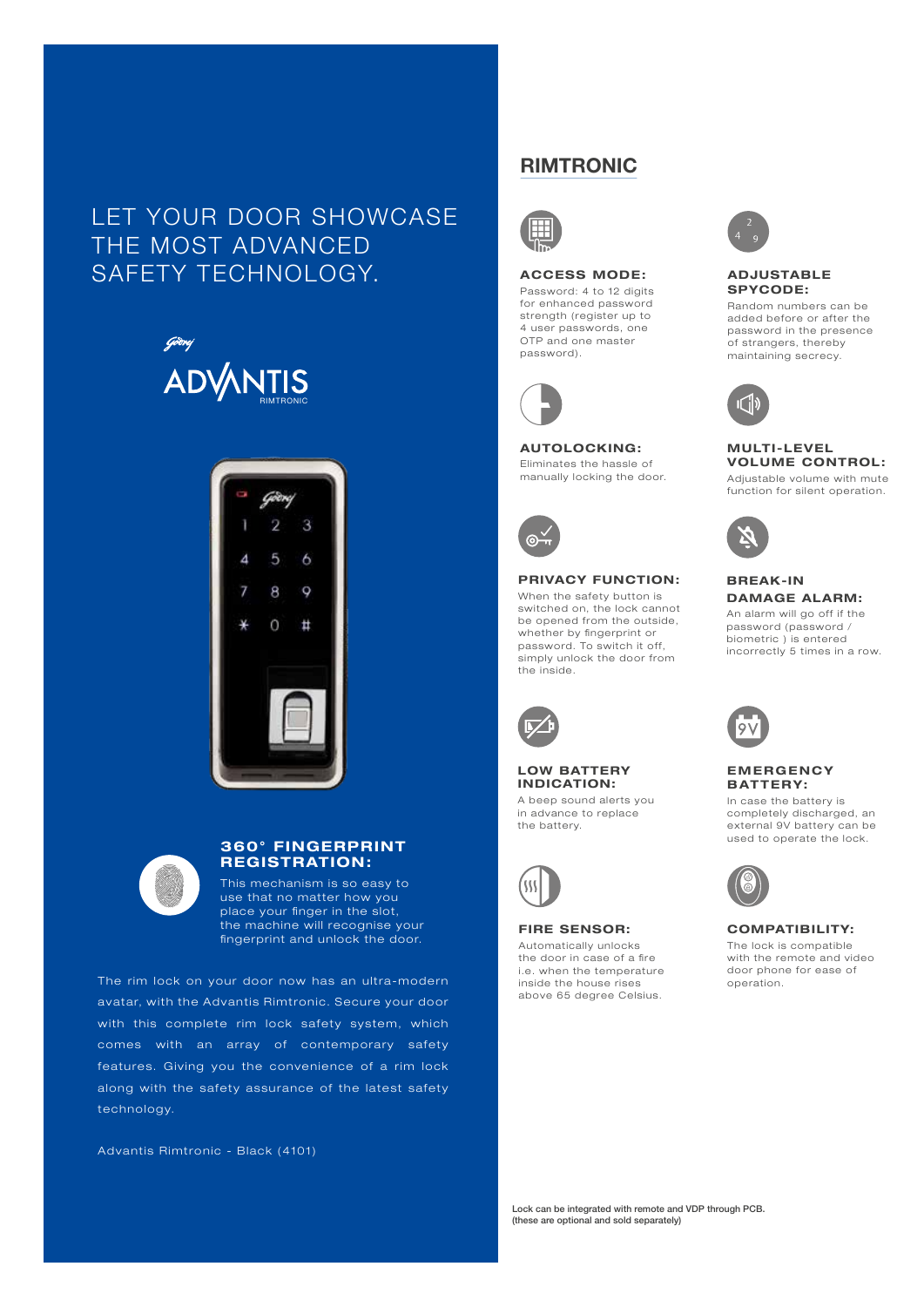# THE ADVANCED RIM LOCK WITH THE FINEST DIGITAL TECHNOLOGY.





A digital upgrade to the rim locks on your doors, the Advantis Rimtronic RF is an evolved safety system that incorporates the latest technological advances and a complete keyless solution, for the benefit of your home's safety.

Advantis Rimtronic RF - Black (3000)

## RIMTRONIC RF



RFID CARD: Register upto 100 cards for multiple user access.



AUTOLOCKING: Eliminates the hassle of manually locking the door.



#### LOW BATTERY INDICATION:

A beep sound alerts you in advance to replace the battery.



#### PRIVACY FUNCTION:

If the safety button is switched on, the lock can't be opened from outside by either RFID or password. Only to turn it off, unlock the door from inside.



## **MULTI-LEVEL** VOLUME CONTROL:

Adjustable volume with mute function for silent operation.



COMPATIBILITY: The lock is compatible with the remote and video door phone for ease of operation.



ACCESS MODE: Password: 4 to 12 digits for

enhanced password strength (register up to 4 user passwords, one OTP and one master password).



#### ADJUSTABLE SPYCODE:

Random numbers can be added before or after the password in the presence of strangers, thereby maintaining secrecy.



## BREAK-IN DAMAGE ALARM:

An alarm will go off if the password (password / RFID card) is entered incorrectly 5 times in a row.



## FIRE SENSOR:

Automatically unlocks the door in case of a fire i.e. when the temperature inside the house rises above 65 degree Celsius.



#### **EMERGENCY** BATTERY:

In case the battery is completely discharged, an external 9V battery can be used to operate the lock.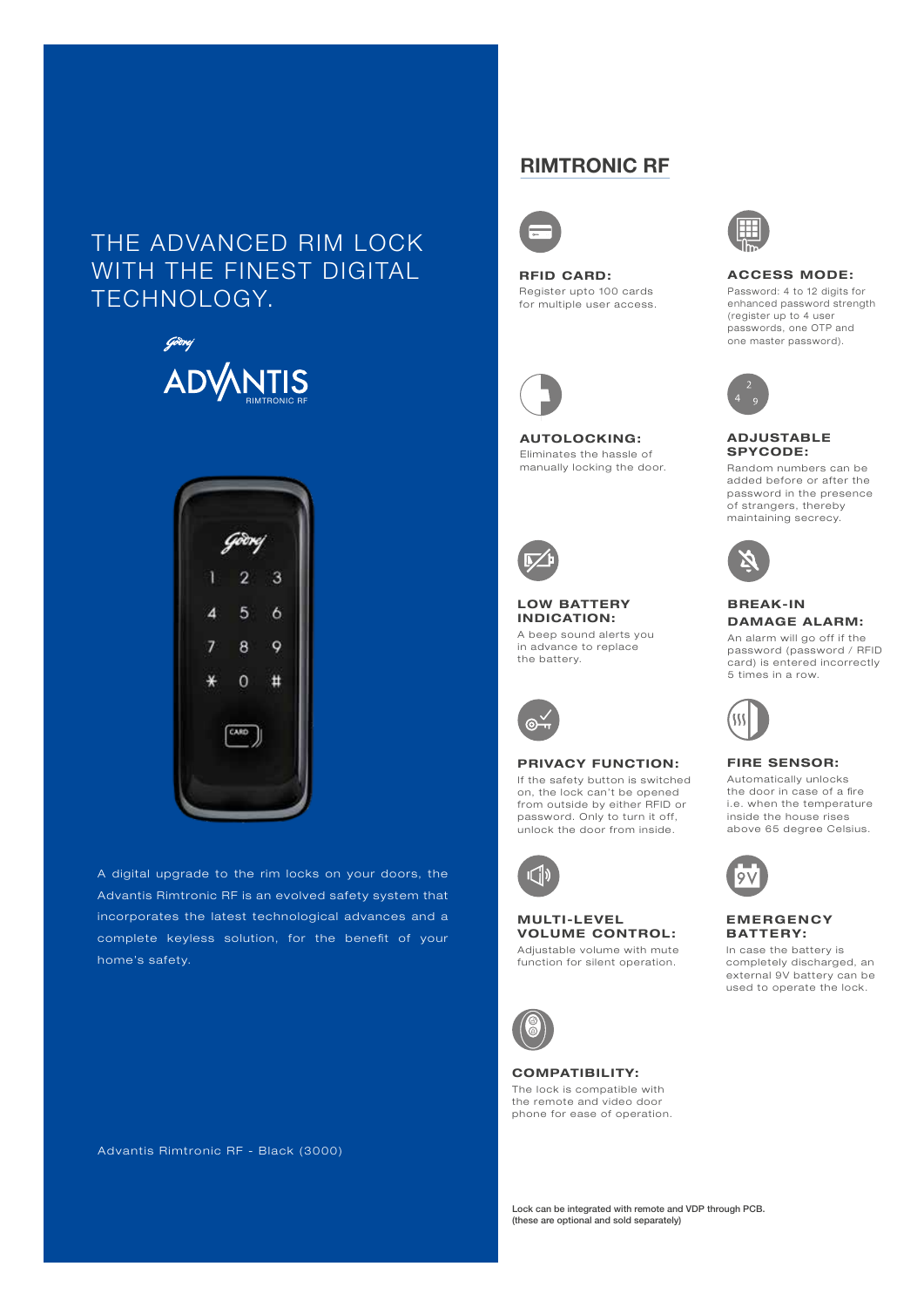# HIGH-TECH LOCKING NOW GOES VERTICAL.





With a vertical bolt operation setting it apart, the Verti is another advanced home safety solution in the Advantis Rimtronic series. Stylish and easy on the budget, this futuristic electronic lock brings the latest technology to boost your home's safety.

## RIMTRONIC VERTI



RFID CARD: Register upto 100 cards for multiple user access.



AUTOLOCKING: Eliminates the hassle of manually locking the door.



### LOW BATTERY INDICATION:

A beep sound alerts you in advance to replace the battery.



#### PRIVACY FUNCTION:

If the safety button is switched on, the lock can't be opened from outside by either RFID or password. Only to turn it off, unlock the door from inside.



#### MULTI-LEVEL VOLUME CONTROL: Adjustable volume with mute

function for silent operation.



ACCESS MODE: Password: 4 to 12 digits for enhanced password strength (register up to 4 user passwords, one OTP and one master password).



#### ADJUSTABLE SPYCODE:

Random numbers can be added before or after the password in the presence of strangers, thereby maintaining secrecy.



## BREAK-IN DAMAGE ALARM:

An alarm will go off if the password (password / RFID card) is entered incorrectly 5 times in a row.



## FIRE SENSOR:

Automatically unlocks the door in case of a fire i.e. when the temperature inside the house rises above 65 degree Celsius.



#### **EMERGENCY** BATTERY:

In case the battery is completely discharged, an external 9V battery can be used to operate the lock.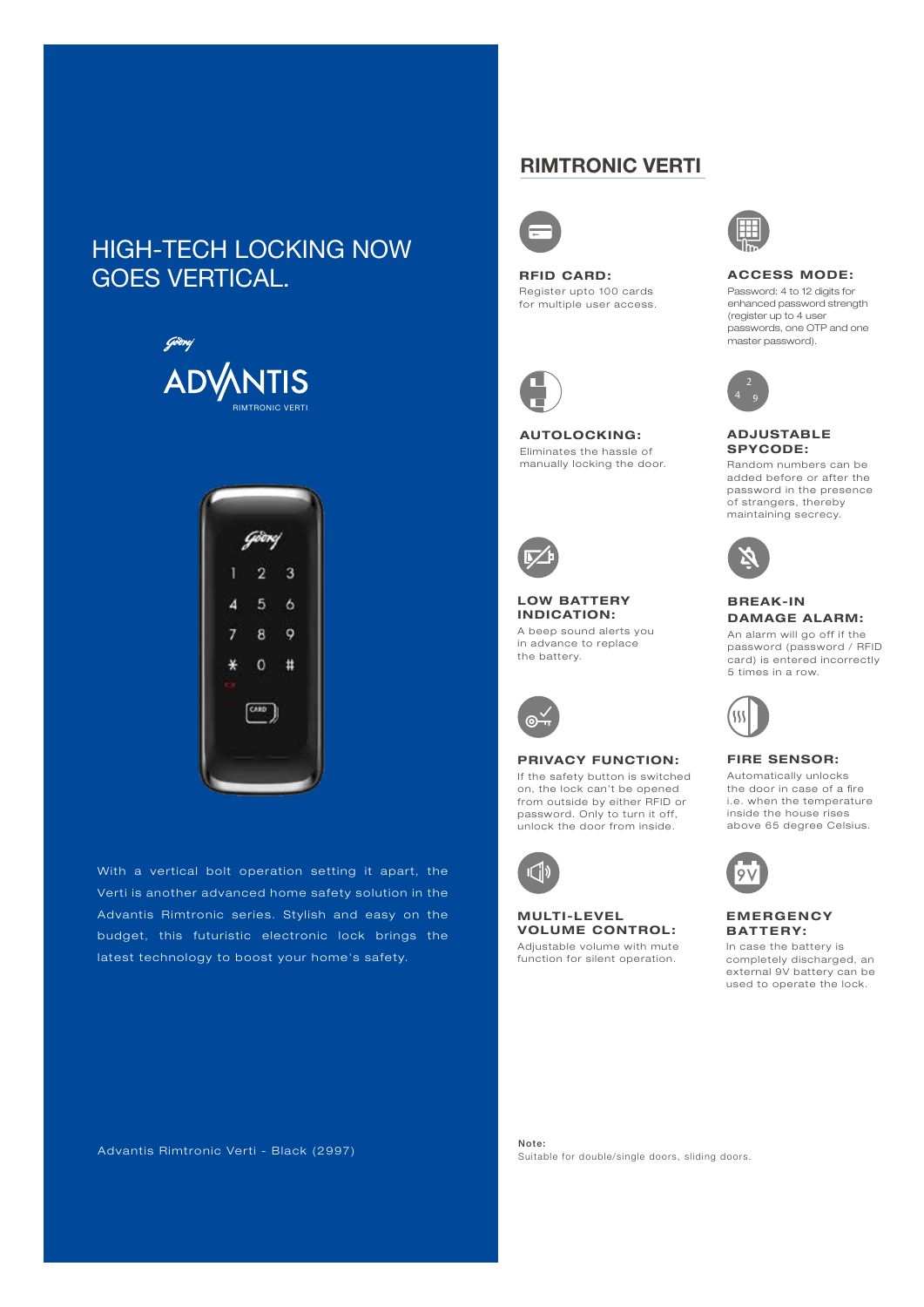# THE FUTURE OF LOCKING SOLUTIONS, NOW ON YOUR GLASS DOOR. ACCESS MODE: RFID CARD:





Striker Plate Lock

Give your glass doors the most contemporary technological protection, with the Advantis Crystal. Specially designed for the safety demands of glass doors, Crystal, with its cutting-edge features, gives your glass doors the extra safety they need.

Advantis Crystal - Black (5000)

Striker Plate - (4998) To be purchased separately for glass to glass application.

## **CRYSTAL**



### ACCESS MODE:

Password: 4 to 12 digits for enhanced password strength (register up to 4 user passwords, one OTP and one master password).



### ADJUSTABLE SPYCODE:

Random numbers can be added before or after the password in the presence of strangers, thereby maintaining secrecy.



**MULTI-LEVEL** VOLUME CONTROL: Adjustable volume with mute

function for silent operation.



## BREAK-IN DAMAGE ALARM: An alarm will go off if the

password (password / RFID card) is entered incorrectly 5 times in a row.



#### **EMERGENCY** BATTERY:

In case the battery is completely discharged, an external 9V battery can be used to operate the lock.



#### COMPATIBILITY:

The lock is compatible with the remote and video door phone for ease of operation.



## Register upto 100 cards for multiple user access.

#### AUTOLOCKING: Eliminates the hassle of manually locking the door.



## PRIVACY FUNCTION:

When the safety button is switched on, the lock cannot be opened from the outside, whether by RFID or password. To switch it off, simply unlock the door from the inside.



### LOW BATTERY INDICATION:

A beep sound alerts you in advance to replace the battery.



#### FIRE SENSOR:

Automatically unlocks the door in case of a fire i.e. when the temperature inside the house rises above 65 degree Celsius.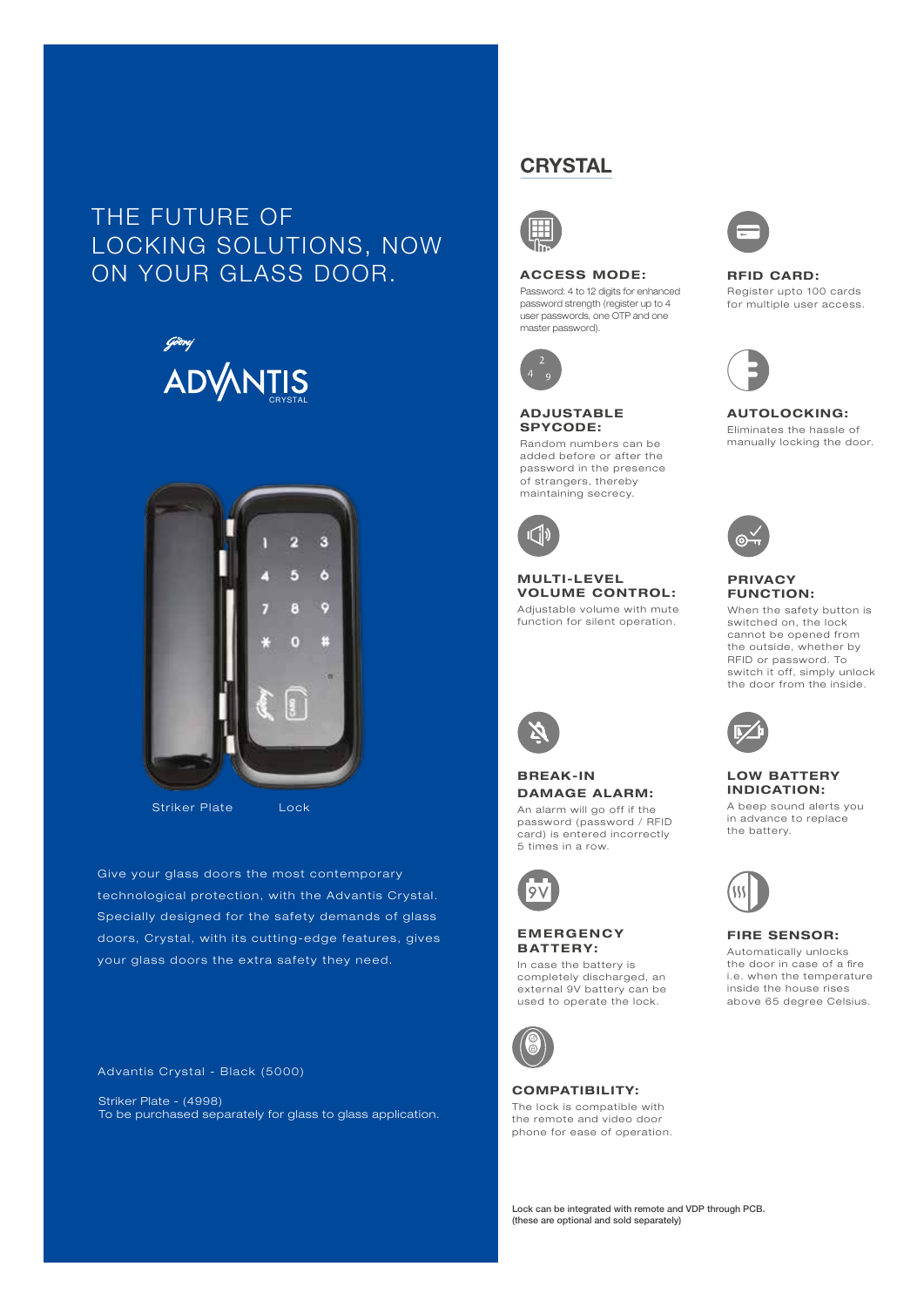# FUTURISTIC DIGITAL SAFETY FOR YOUR WOODEN CABINET.





Wooden cabinets in a home are used to store all kinds of valuable things, from critical documents to jewellery to family heirlooms. Protect these, with the Advantis Digital Cabinet Lock. Its advanced digital technology and smart features offer a convenient safety system for your wooden cabinet.

## DIGITAL CABINET LOCK



## ACCESS MODE:

Password: 4 to 9 digits for enhanced password strength (register up to 14 unique passwords).



#### LOW BATTERY INDICATION: A beep sound alerts you

in advance to replace the battery.



### **EMERGENCY** POWER :

In case the battery is completely discharged, power cable with 9V battery can be used to operate the lock.



DUAL MODE: The lock can be set to private mode or public mode, for residential and commercial use respectively.



#### AUTOLOCKING:

Autolocking only in private mode.Eliminates the hassle of manually locking the door.



## OTP PASSWORD:

One time Password facility available in Public Mode, to restrict the access for one time usage.



## **SECURE MODE:**

In case the password is entered incorrectly 3 times in a row, an alarm goes off to alert the owner of unauthorised access.



#### BREAK-IN DAMAGE ALARM: An alarm will go off if the password (num-lock / RFID card) is entered incorrectly 5 times in a row.

Note: This lock can be used for Swing doors of cabinet/ wardrobe only and not for sliding doors.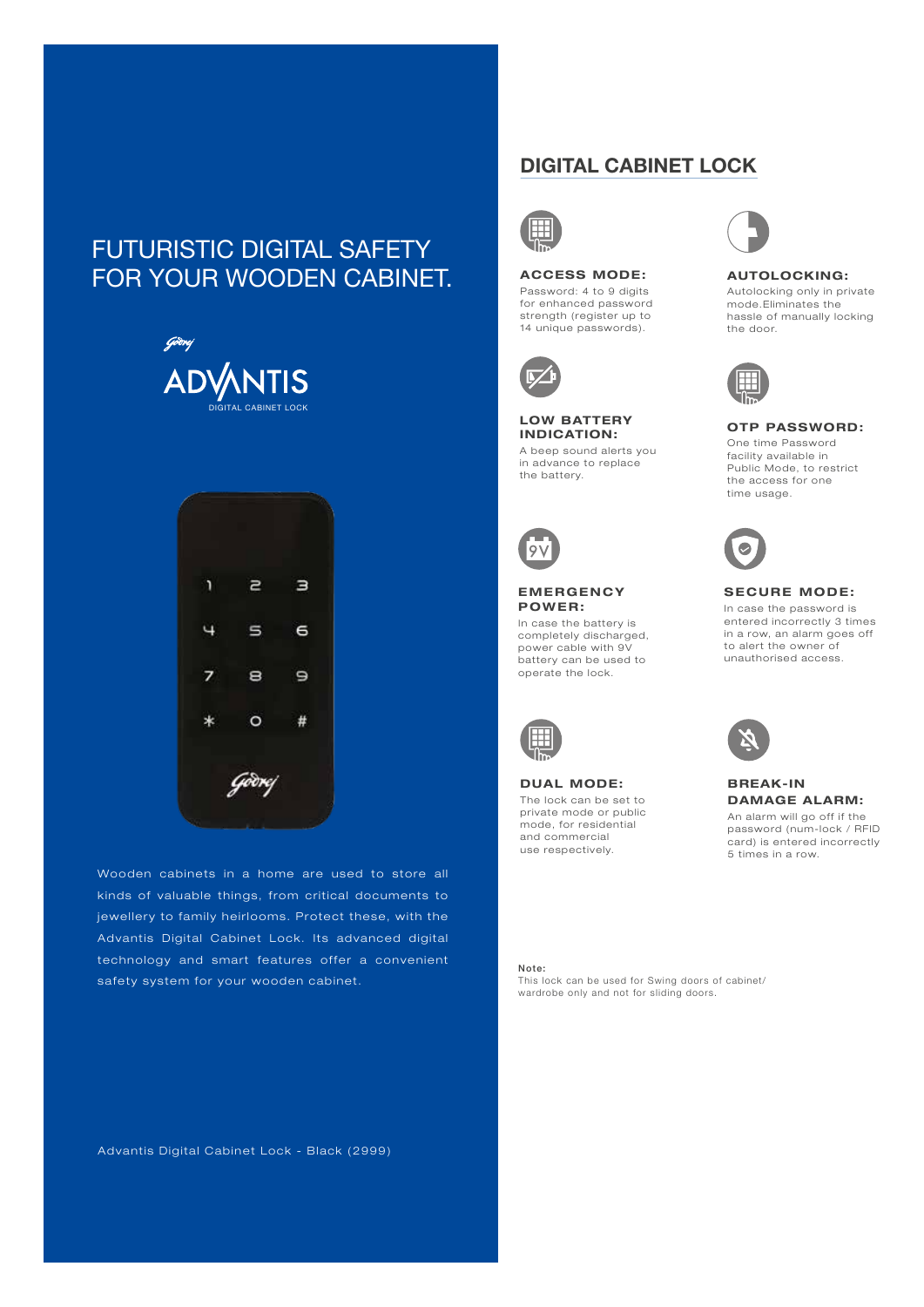| <b>TECHNICAL FEATURES COMPARISON</b>                  |                     |                     |                      |                   |                     |                       |                        |                                |  |  |
|-------------------------------------------------------|---------------------|---------------------|----------------------|-------------------|---------------------|-----------------------|------------------------|--------------------------------|--|--|
| <b>Product Code</b>                                   | 4967                | 2998                | 5259                 | 5000              | 4101                | 3000                  | 2997                   | 2999                           |  |  |
| <b>Product Name</b>                                   | <b>Revolution</b>   | <b>Revolution</b>   | <b>Technosecure</b>  | Crystal           | <b>Rimtronic</b>    | <b>Rimtronic - RF</b> | <b>Rimtronic Verti</b> | <b>Digital Cabinet Lock</b>    |  |  |
| Type                                                  | Mortise             | Mortise             | Mortise              | Glass             | Rim                 | Rim                   | Rim                    | Rim                            |  |  |
| Variant                                               | <b>Black</b>        | Gold                | <b>Black</b>         | <b>Black</b>      | <b>Black</b>        | <b>Black</b>          | <b>Black</b>           | <b>Black</b>                   |  |  |
| Biometric                                             | Yes. Upto 100       | Yes. Upto 100       | No                   | No                | Yes. Upto 100       | No                    | No                     | No                             |  |  |
| RFID card                                             | Yes. Upto 100       | Yes. Upto 100       | Yes. Upto 100        | Yes. Upto 100     | No                  | Yes. Upto 100         | Yes. Upto 100          | No                             |  |  |
| <b>Mechanical Key</b>                                 | Yes. (2 Nos.)       | Yes. (2 Nos.)       | Yes. (2 Nos.)        | No                | No                  | No                    | No                     | No                             |  |  |
| Pin Password                                          | Yes. (4 Nos.)       | Yes. (4 Nos.)       | Yes (4 Nos.)         | Yes. (4 Nos.)     | Yes. (4 Nos.)       | Yes. (4 Nos.)         | Yes. (4 Nos.)          | Yes. (14 Nos.)                 |  |  |
| OTP/Guest Password                                    | Yes                 | Yes                 | Yes                  | Yes               | Yes                 | Yes                   | Yes                    | Yes<br>(in Public mode)        |  |  |
| Alarm (Break/Damage)                                  | Yes                 | Yes                 | Yes                  | Yes               | Yes                 | Yes                   | Yes                    | Yes                            |  |  |
| Fire Alarm (at temp >65°)                             | Yes                 | Yes                 | Yes                  | Yes               | Yes                 | Yes                   | Yes                    | No                             |  |  |
| Smart Touchpad                                        | Yes                 | Yes                 | Yes                  | Yes               | Yes                 | Yes                   | Yes                    | Yes                            |  |  |
| Automatic locking                                     | Yes                 | Yes                 | Yes                  | Yes               | Yes                 | Yes                   | Yes                    | Yes<br>(In Private mode)       |  |  |
| Low Battery Indicator                                 | Yes                 | Yes                 | Yes                  | Yes               | Yes                 | Yes                   | Yes                    | Yes                            |  |  |
| <b>Emergency Powersupply</b>                          | Yes                 | Yes                 | Yes                  | Yes               | Yes                 | Yes                   | Yes                    | Yes                            |  |  |
| Auto/Manual lock mode                                 | Yes                 | Yes                 | Yes                  | Yes               | Yes                 | Yes                   | Yes                    | Dual Mode:<br>Public & Private |  |  |
| Privacy Lock                                          | Yes                 | Yes                 | Yes                  | Yes               | Yes                 | Yes                   | Yes                    | No                             |  |  |
| Remote Control (optional)                             | Yes                 | Yes                 | Yes                  | Yes               | Yes                 | Yes                   | No                     | No                             |  |  |
| Integration with VDP (optional)                       | Yes                 | Yes                 | Yes                  | Yes               | Yes                 | Yes                   | No                     | $\rm No$                       |  |  |
| <b>PRODUCT SPECIFICATION</b>                          |                     |                     |                      |                   |                     |                       |                        |                                |  |  |
| Fingerprint sensor                                    | 360° Biometric      | 360° Biometric      | <b>NA</b>            | <b>NA</b>         | 360° Biometric      | NA                    | <b>NA</b>              | <b>NA</b>                      |  |  |
| RFID card Frequency                                   | 13.5 MHz            | 13.5 MHz            | 13.5 MHz             | 13.5 MHz          | <b>NA</b>           | 13.5 MHz              | 13.5 MHz               | <b>NA</b>                      |  |  |
| Pin Code Digits                                       | $4 - 12$            | $4 - 12$            | $4 - 12$             | $4 - 12$          | $4 - 12$            | $4 - 12$              | $4 - 12$               | $4 - 9$                        |  |  |
| Door Thickness                                        | 40-65mm<br>(wooden) | 40-65mm<br>(wooden) | 40-65mm)<br>(wooden) | 8-12mm<br>(glass) | 35-65mm<br>(wooden) | 35-65mm<br>(wooden)   | 35-65mm<br>(wooden)    | 12-32mm*<br>(wooden)           |  |  |
| <b>Backset</b>                                        | 70mm                | 70mm                | 70mm                 | <b>NA</b>         | <b>NA</b>           | NA                    | NA                     | <b>NA</b>                      |  |  |
| Maximum Remote controls<br>that can be connected **   | $\sqrt{5}$          | $\sqrt{5}$          | 5                    | 5                 | $\sqrt{5}$          | $\,$ 5 $\,$           | NA                     | <b>NA</b>                      |  |  |
| Maximum Video Door Phones<br>that can be connected ** | $\,$ 5 $\,$         | $\sqrt{5}$          | 5                    | 5                 | $\sqrt{5}$          | $\,$ 5 $\,$           | <b>NA</b>              | NA                             |  |  |

\*If installation is on a door with thickness of more than 22 mm, please inform this to the service installation team beforehand.

\*\*Combination of Remote control and VDP can be connected to a maximum limit of 5 units. (eg: 4 remote + 1 VDP, or 2 Remote + 3 VDP)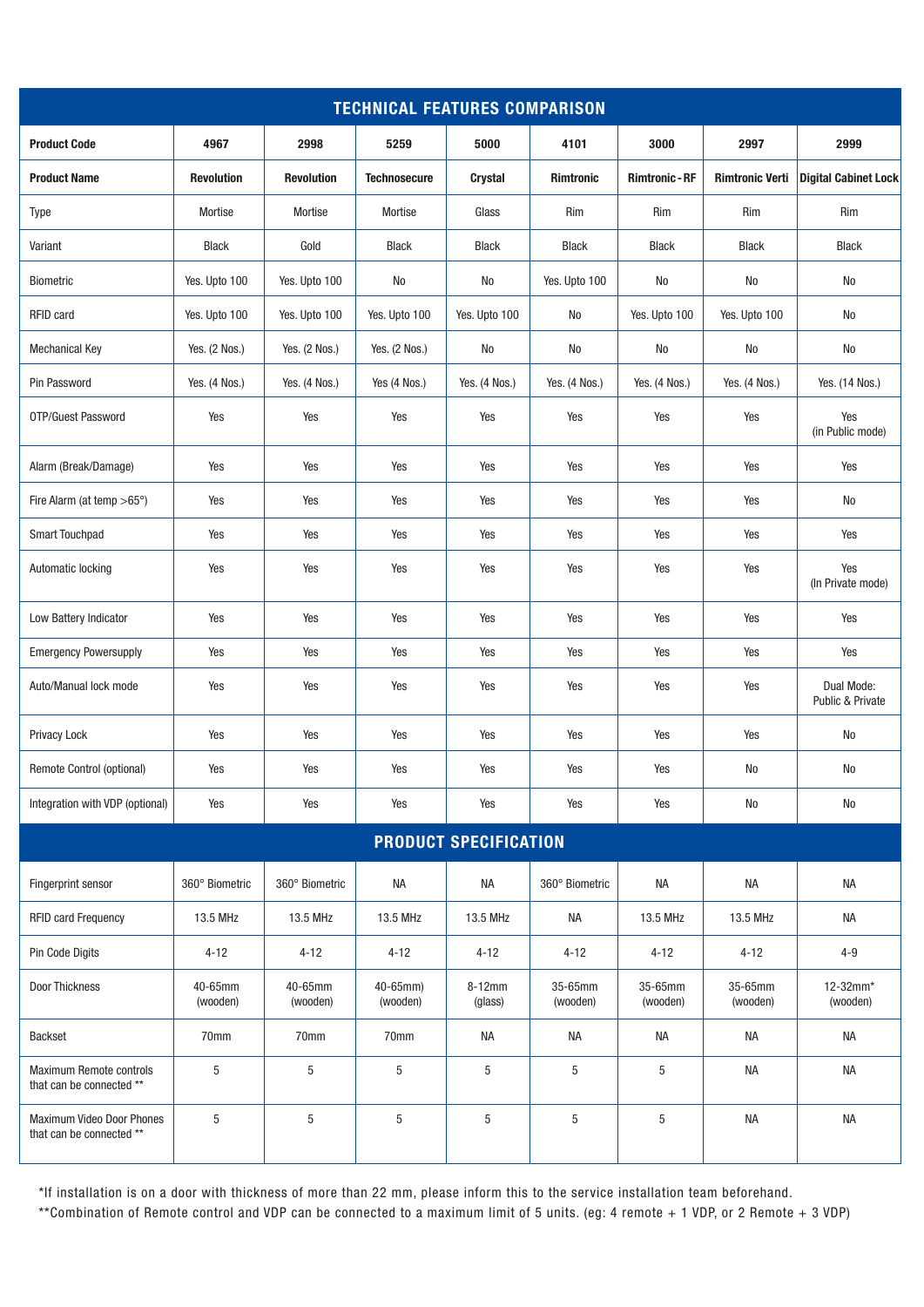# Digital Mortise Locks

## Digital Rim Locks







Advantis **Revolution** Gold Finish

Advantis **Revolution** Black Finish

Advantis **Technosecure** 







Advantis Rimtronic RF

**Advantis** Rimtronic

Advantis Rimtronic Verti

## Digital Glass Door Lock



Advantis **Crystal** 

## Accessories







Remote Controller **VDP Module** Connecting PCB

# Digital Cabinet Lock



Advantis Digital Cabinet Lock